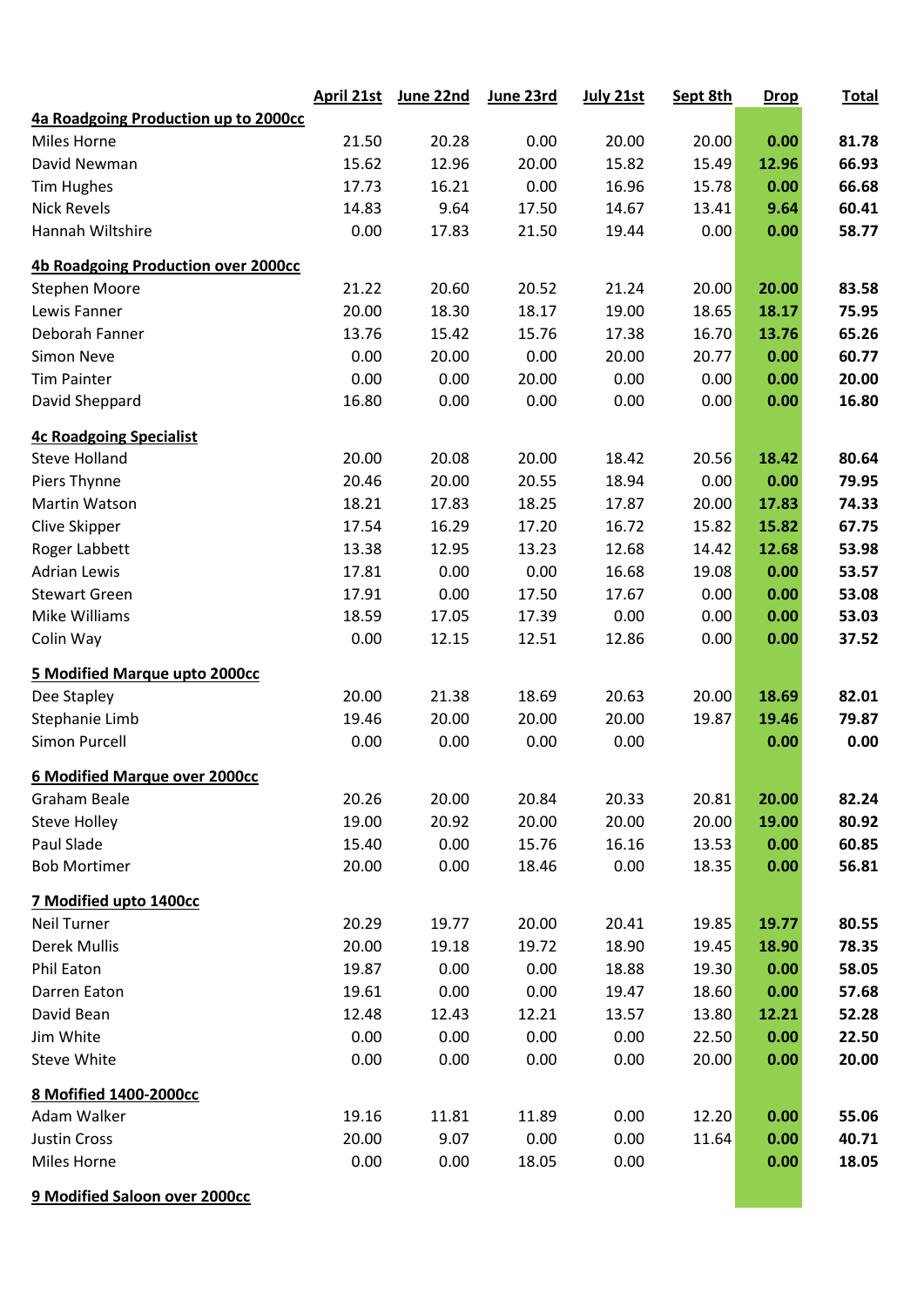| <b>Adrian Flagg</b>                | 20.95 | 20.82 | 21.50 | 21.07 | 0.00  | 0.00  | 84.34 |
|------------------------------------|-------|-------|-------|-------|-------|-------|-------|
| David Flagg                        | 19.33 | 20.00 | 20.00 | 20.00 | 0.00  | 0.00  | 79.33 |
| Roy Barker                         | 20.00 | 0.00  | 0.00  | 0.00  | 0.00  | 0.00  | 20.00 |
| 11 Modified Specialist upto 2000cc |       |       |       |       |       |       |       |
| <b>Ritchie Gatt</b>                | 21.50 | 20.61 | 21.50 | 21.29 | 21.50 | 20.61 | 85.79 |
| <b>Geoff Blake</b>                 | 0.00  | 20.00 | 0.00  | 0.00  | 0.00  | 0.00  | 20.00 |
| Peter Steel                        | 0.00  | 0.00  | 0.00  | 0.00  | 0.00  | 0.00  | 0.00  |
| 12 Modified Specialist over 2000cc |       |       |       |       |       |       |       |
| Mike Rudge                         | 21.50 | 20.00 | 21.50 | 21.50 | 21.00 | 20.00 | 85.50 |
| <b>13 Historically Interesting</b> |       |       |       |       |       |       |       |
| Fyrth Crosse                       | 20.31 | 20.53 | 20.15 | 20.00 | 0.00  | 0.00  | 80.99 |
| Geoff Hunt                         | 20.00 | 20.00 | 19.58 | 19.39 | 0.00  | 0.00  | 78.97 |
| Hugh Kemp                          | 17.15 | 17.64 | 16.71 | 17.03 | 20.00 | 16.71 | 71.82 |
| Mike Broome                        | 0.00  | 0.00  | 0.00  | 14.75 | 18.43 | 0.00  | 33.18 |
| <b>Hannah Stapley-Bealing</b>      | 0.00  | 11.69 | 8.66  | 7.39  | 0.00  | 0.00  | 27.74 |
| <b>Edward Vandyk</b>               | 0.00  | 0.00  | 0.00  | 0.00  | 0.00  | 0.00  | 0.00  |
| Michael Humphrey                   | 0.00  | 0.00  | 0.00  | 0.00  | 0.00  | 0.00  | 0.00  |
| 14 Hillclimb Super sports          |       |       |       |       |       |       |       |
| Mark Mortimer                      | 21.50 | 21.50 | 0.00  | 21.50 | 21.50 | 0.00  | 86.00 |
| 15 Sports Libre upto 2000cc        |       |       |       |       |       |       |       |
| Jonathan Gates                     | 20.30 | 20.00 | 19.97 | 20.27 | 20.00 | 19.97 | 80.57 |
| Keith Diggle                       | 20.00 | 20.16 | 20.00 | 20.00 | 19.25 | 19.25 | 80.16 |
| Peter Sexton                       | 19.47 | 19.03 | 20.56 | 19.25 | 20.22 | 19.03 | 79.50 |
| <b>Gordon Pearce</b>               | 11.01 | 15.11 | 14.38 | 0.00  | 13.73 | 0.00  | 54.23 |
| David Frampton                     | 0.00  | 15.25 | 15.99 | 0.00  | 0.00  | 0.00  | 31.24 |
| 16 Sports Libre over 2000cc        |       |       |       |       |       |       |       |
| Chris Cannell                      | 20.00 | 0.00  | 21.50 | 20.00 | 21.50 | 0.00  | 83.00 |
| Sue Hayes                          | 18.92 | 0.00  | 20.00 | 18.25 | 20.00 | 0.00  | 77.17 |
| <b>Tim Painter</b>                 | 17.60 | 0.00  | 0.00  | 16.98 | 18.84 | 0.00  | 53.42 |
| Tom Brown                          | 20.67 | 0.00  | 0.00  | 0.00  | 0.00  | 0.00  | 20.67 |
| <b>17 500 Racing</b>               |       |       |       |       |       |       |       |
| John Forsyth                       | 0.00  | 20.00 | 19.17 | 20.00 | 0.00  | 0.00  | 59.17 |
| 19 601-1100cc Racing               |       |       |       |       |       |       |       |
| Calum Kemp                         | 20.69 | 20.00 | 20.03 | 17.59 | 20.00 | 17.59 | 80.72 |
| James Moore                        | 20.00 | 19.87 | 20.00 | 18.06 | 20.49 | 18.06 | 80.36 |
| Steve Loadsman                     | 19.43 | 18.88 | 0.00  | 16.48 | 19.60 | 0.00  | 74.39 |
| Euan Kemp                          | 0.00  | 0.00  | 0.00  | 17.25 | 19.70 | 0.00  | 36.95 |
| 20 1101-1600 Racing                |       |       |       |       |       |       |       |
| <b>Ed Hollier</b>                  | 20.22 | 20.95 | 20.35 | 20.66 | 21.50 | 20.22 | 83.46 |
| Peter D Smith                      | 19.27 | 20.00 | 20.00 | 19.95 | 0.00  | 0.00  | 79.22 |
| <b>Richard Gaylard</b>             | 18.79 | 18.48 | 19.00 | 19.13 | 0.00  | 0.00  | 75.40 |
| James Blackmore                    | 20.00 | 0.00  | 0.00  | 0.00  | 0.00  | 0.00  | 20.00 |
| 21 1601-2000cc Racing              |       |       |       |       |       |       |       |
| Mark Walker                        | 0.00  | 0.00  | 20.00 | 17.77 | 20.00 | 0.00  | 57.77 |
| Roger Cock                         | 0.00  | 0.00  | 0.00  | 18.32 | 20.88 | 0.00  | 39.20 |